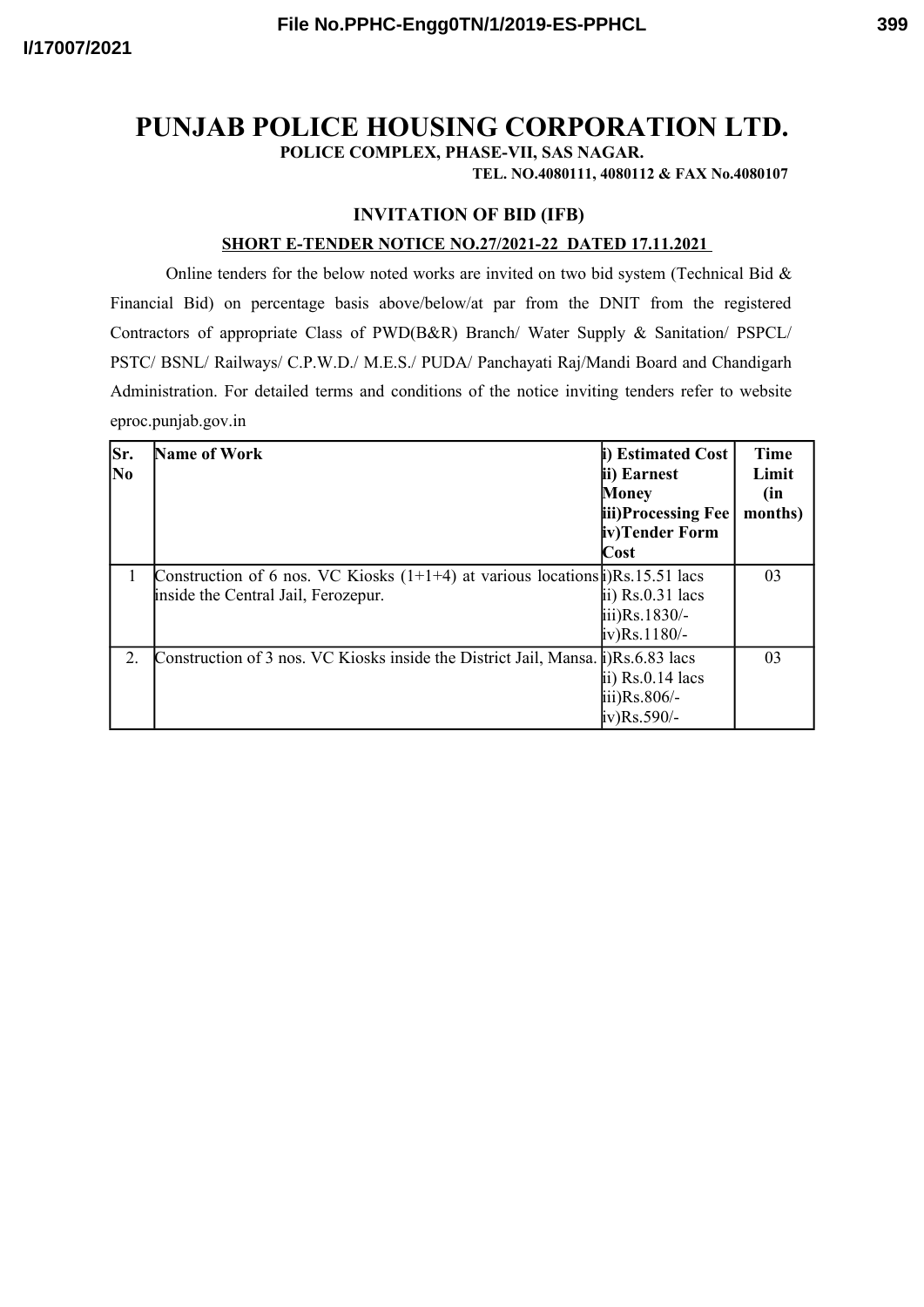| i)Start Date of Down Loading                 | 18.11.2021 Time 17:00 Hrs. |
|----------------------------------------------|----------------------------|
| ii) Last Date of Bid Submission              | 02.12.2021 Time 11:00 Hrs. |
| iii) Date & Time of Opening of Technical Bid | 03.12.2021 Time 11:00 Hrs. |

## **CONDITIONS:**